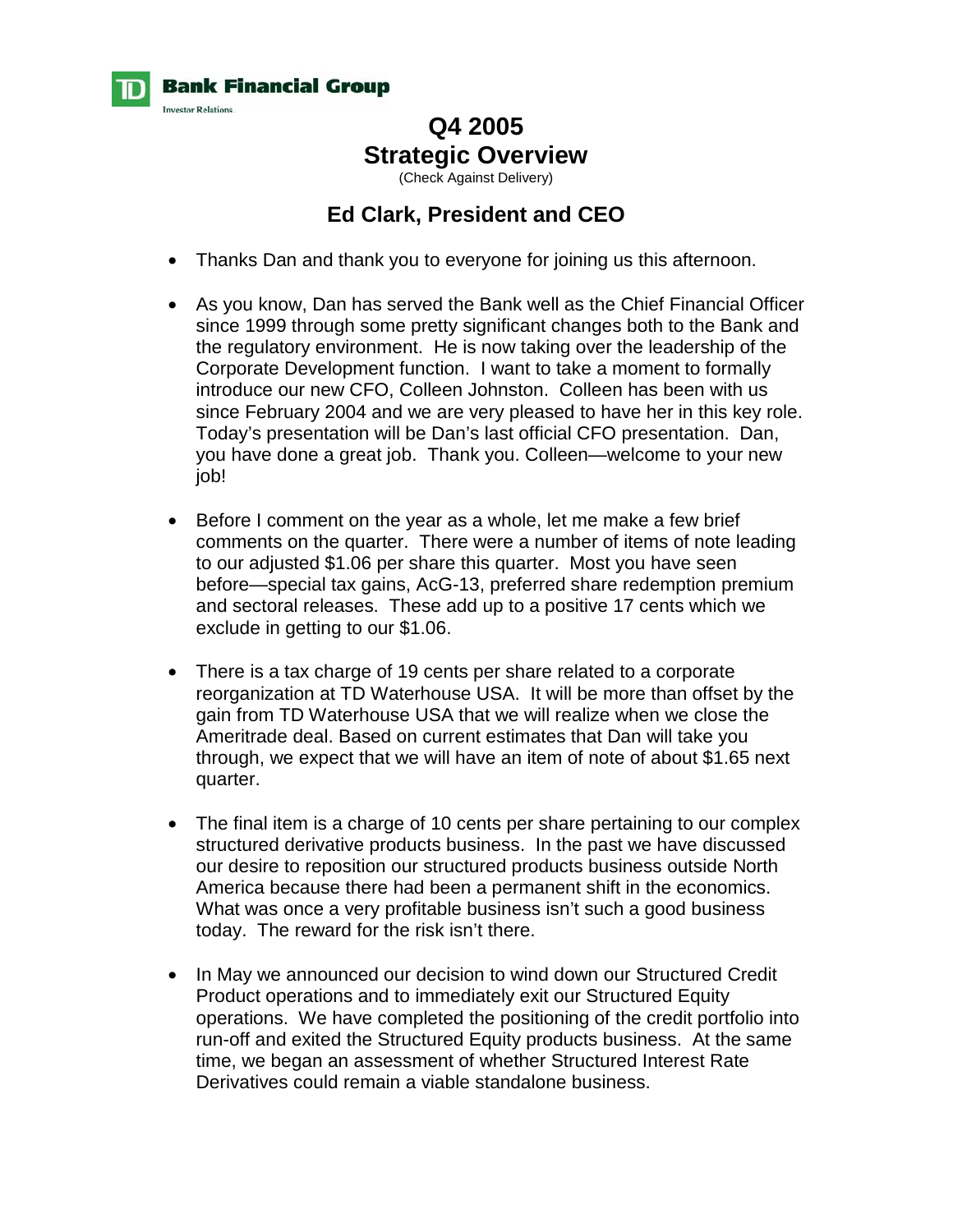

#### **Bank Financial Group**

**Investor Relations.** 

- We've now determined that we will not be able to sustain and grow this sub-business within our risk and profitability parameters. So, consistent with our philosophical approach to deal decisively with risk issues where we don't like the risk/reward trade-off, we have decided to exit this business and we will be winding down our Structured Interest Rate Derivative operations.
- The 10 cents includes a loss of \$70 million after-tax due to the sale of the remaining portion of the Structured Equity portfolio and a reduction in estimated value for Structured Interest Rate Derivatives portfolio that we are winding down. We have set in motion the reduction in employment levels these decisions entail. We anticipate restructuring charges in the first quarter relating to people of approximately \$25 million after tax. With these moves, we will have completed the strategic repositioning of TD Securities.
- While it is disappointing to take any losses in exiting a business, it is not surprising that trading losses occur as you wind down a complex business in a shortened time frame and losses due to severance are inevitable.
- To us, there is no question that this was the right business decision. We believe we will have a stronger global derivatives business that will make a positive contribution to TD Securities' ability to generate 20% + rates of return and, indeed, it will do so with less risk. We remain confident that TD Securities can earn that rate of return with a risk profile that is less than our competitors.
- I remain very pleased with how TD Securities has managed to dramatically reposition its risk profile, grow its domestic franchise market share and earn very acceptable rates of return.
- If you adjust TD Securities' results for these restructuring charges, this quarter's results were in line with last quarter and the fourth quarter a year ago.
- The other businesses came in much as we expected. TD Banknorth continues to face a tough banking environment where growth in earnings is challenging. A flattening yield curve hurts earnings directly, but also has produced a spread environment where loan margins are tight, and deposit growth difficult. Given this environment, we are quite pleased with this quarter.
- Our Wealth Management area had a spectacular quarter with earnings up 116% year over year. The results were driven by strong performance in our discount brokerage in Canada and the US and continued growth in earnings on the advice side and the mutual fund business.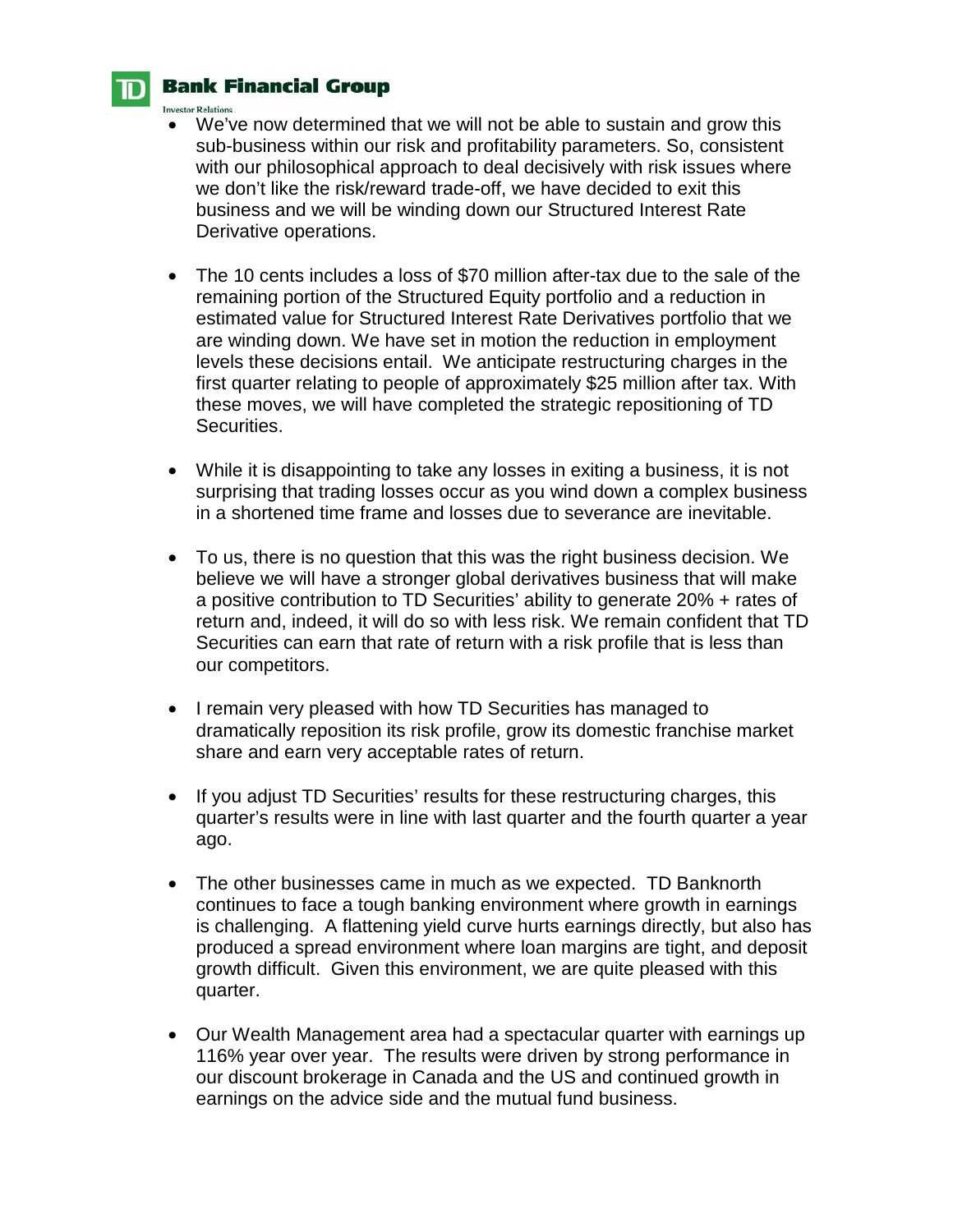

#### **Bank Financial Group**

**Investor Relations.** 

- The Personal and Commercial segment delivered another great quarter with a 16% increase in net income year over year. As with last quarter, earnings growth is broadly based with insurance revenues representing a lesser proportion of the growth.
- If I step back and look at the year as a whole, I have to say I am quite pleased. The management team, and all the people who support them, has really done an excellent job. We delivered on our key milestones:
	- o Building the best service brand in Canada and proving it by achieved the highest ratings for customer service excellence among banks in Canada in the external survey "synovate".
	- o Building out our advice capability and establishing a leadership position in Mutual Funds – winning mutual fund company of the year and adding 145 net new client facing advisors
	- o Proving out our super-growth strategy in our under-penetrated businesses
	- o Growing our domestic wholesale franchise and taking the #1 position in the value of equity block trades
	- o Building a banking platform in the US by acquiring Banknorth and the pending Hudson United transaction
	- o Creating a top 3 player in on-line brokerage with our pending combination of TD Waterhouse US and Ameritrade
- There were, of course, disappointments. The Enron charge stands out as does the restructuring in TD Securities. These represent real economic costs to the Bank.
- But if we focus on the underlying performance of our businesses this was an excellent year. On an adjusted basis comparing 2005 to 2004,
	- o our overall earnings are up 15% and earnings per share are up 10%
	- o Total shareholder return up 17% and dividends up 16%
	- o Personal and Commercial earnings are up 17% year over year after a growth rate of 15% in 2003 and 17% in 2004
	- o Total wealth management earnings are up 23%
	- o Combining domestic Personal and Commercial and domestic Wealth Management, our overall Canadian retail franchise earnings exceeded \$2 billion this year, up 18%, after increases of 15% in 2003 and 20% in 2004. This is a remarkable 3 year run in both absolute and relative terms.
	- o For the first three quarters of its financial year, TD Banknorth has reported adjusted EPS up 8% from last year